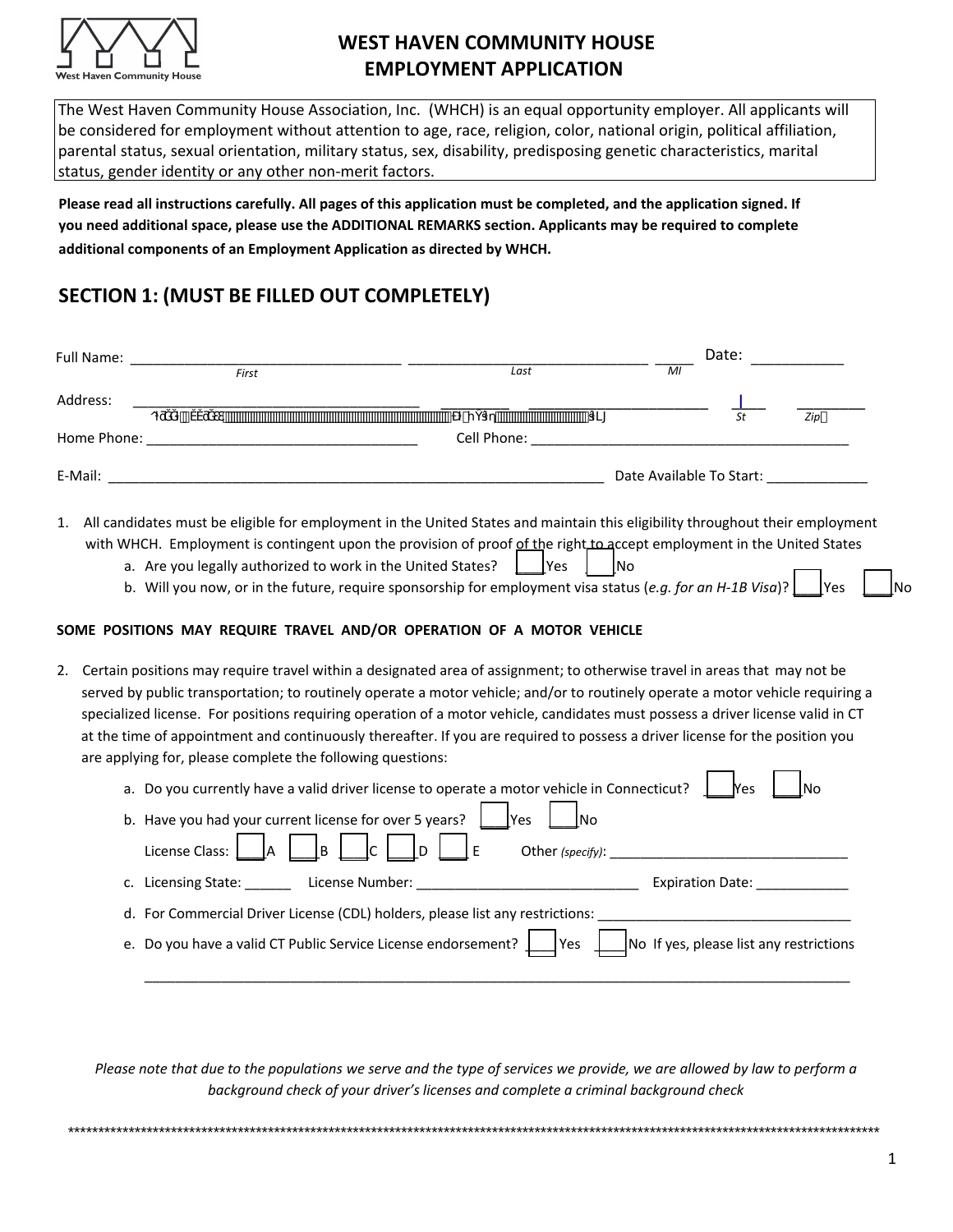

|                                                                                |       |                  |                                                                                                              |                          |                                     | Date: |               |
|--------------------------------------------------------------------------------|-------|------------------|--------------------------------------------------------------------------------------------------------------|--------------------------|-------------------------------------|-------|---------------|
|                                                                                |       | First            |                                                                                                              | Last                     | MI                                  |       |               |
| <b>CERTIFICATIONS AND TRAININGS</b><br>Indicate skills or experience you have: |       |                  |                                                                                                              |                          |                                     |       |               |
| <b>Med Certification:</b>                                                      |       | DDS.             | AMC (Authorized Medication Certificate) Expiration Date:                                                     |                          |                                     |       |               |
| PMT:                                                                           | Yes   |                  | <b>Expiration Date:</b>                                                                                      |                          |                                     |       |               |
| CPR:                                                                           | Adult | Infant/Child     | <b>Expiration Date:</b>                                                                                      |                          |                                     |       |               |
| <b>First Aid:</b>                                                              | Adult | Infant/Child     | <b>Expiration Date:</b>                                                                                      |                          |                                     |       |               |
|                                                                                |       |                  | Are you registered with the Office of Early Childhood?:                                                      | Yes<br>lNo               | <b>CT Head Teacher Certificate:</b> |       | Yes<br>No     |
| <b>JOB INTERESTS AND EMPLOYMENT AVAILABILITY</b>                               |       |                  |                                                                                                              |                          |                                     |       |               |
| 3. Type of work or position desired:                                           |       |                  | 4. Some positions require different work hours. Please indicate which hours you are available to work:       |                          |                                     |       | No Preference |
| Full-time                                                                      |       | <b>No</b><br>Yes | Days/hours available to work:                                                                                |                          |                                     |       |               |
| Part-time                                                                      |       | Yes<br>lNo.      | Monday:                                                                                                      | $\overline{\phantom{a}}$ | Thursday:                           |       |               |
| Per diem                                                                       |       | Yes<br><b>No</b> | Tuesday:                                                                                                     |                          | Friday:                             |       |               |
| Summer Only                                                                    |       | <b>No</b><br>Yes | Wednesday:                                                                                                   |                          | Saturday:                           |       |               |
|                                                                                |       |                  |                                                                                                              |                          | Sunday:                             |       |               |
|                                                                                |       |                  | 5. If offered a position with this agency, will you also intern, volunteer or maintain employment elsewhere? |                          |                                     |       |               |
|                                                                                | Yes   |                  | No If yes, please specify:                                                                                   |                          |                                     |       |               |
|                                                                                |       |                  |                                                                                                              |                          |                                     |       |               |

*Please note that if you intend on maintaining other employment while employed by WHCH, it is essential that you disclose this information at the time of interview.* 

# **SECTION 2: EDUCATION**

| <b>School</b>                                    | Name/Location | <b>Credits</b> | <b>Diploma or Degree</b> | <b>Courses of Study</b><br>(Major/Minor) |
|--------------------------------------------------|---------------|----------------|--------------------------|------------------------------------------|
| High School/Equivalency                          |               |                |                          |                                          |
| <b>Vocational or Technical</b><br>Schools        |               |                |                          |                                          |
| <b>Colleges or Universities</b>                  |               |                |                          |                                          |
|                                                  |               |                |                          |                                          |
| <b>Other Training</b><br><b>Military Schools</b> |               |                |                          |                                          |

*Please note that credentials will be verified*

\*\*\*\*\*\*\*\*\*\*\*\*\*\*\*\*\*\*\*\*\*\*\*\*\*\*\*\*\*\*\*\*\*\*\*\*\*\*\*\*\*\*\*\*\*\*\*\*\*\*\*\*\*\*\*\*\*\*\*\*\*\*\*\*\*\*\*\*\*\*\*\*\*\*\*\*\*\*\*\*\*\*\*\*\*\*\*\*\*\*\*\*\*\*\*\*\*\*\*\*\*\*\*\*\*\*\*\*\*\*\*\*\*\*\*\*\*\*\*\*\*\*\*\*\*\*\*\*\*\*\*\*\*\*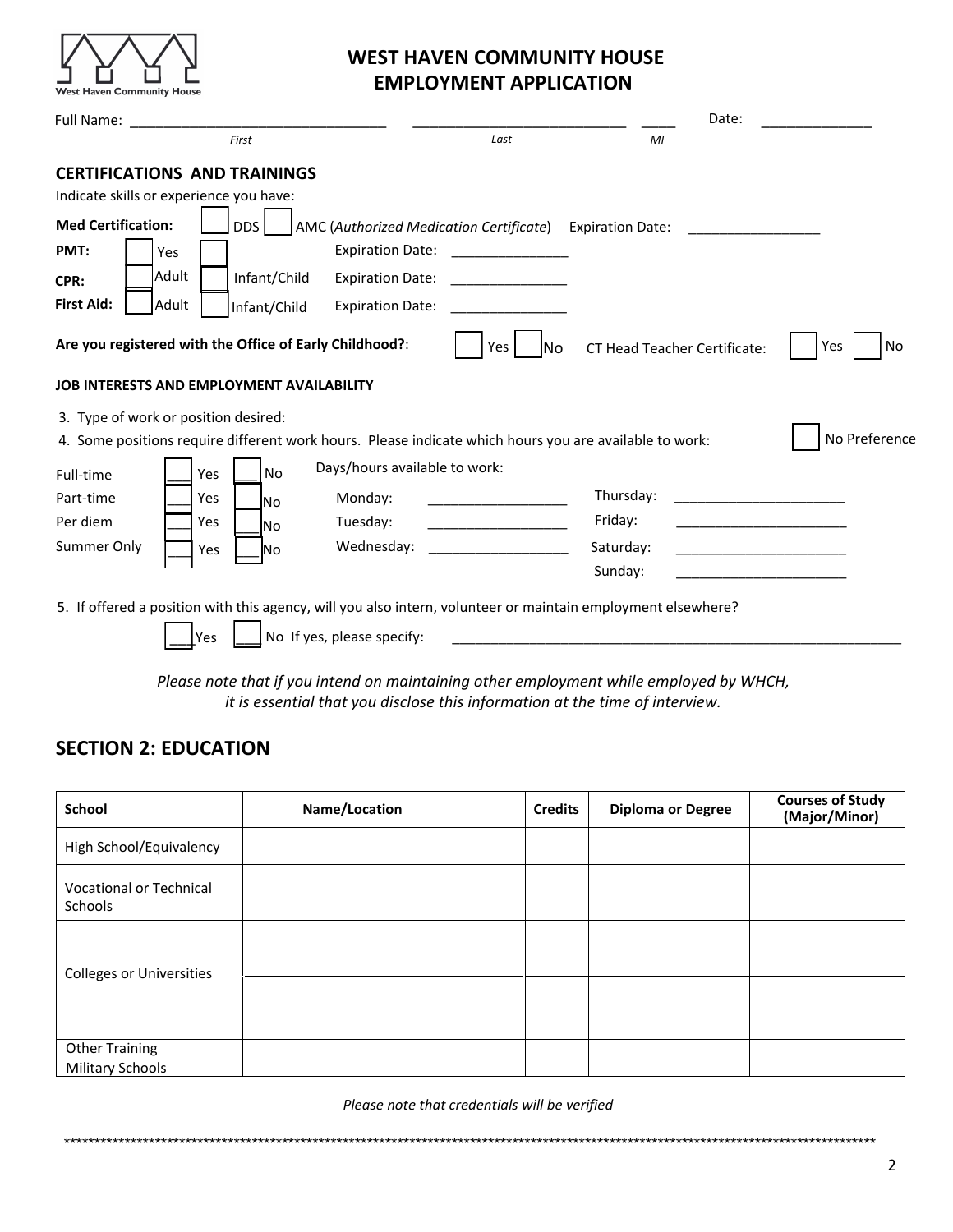

|                                                                                                                                                                                                                                                          | $\overline{Last}$ | $\overline{M}$                  | Date: _______________ |
|----------------------------------------------------------------------------------------------------------------------------------------------------------------------------------------------------------------------------------------------------------|-------------------|---------------------------------|-----------------------|
| <b>SECTION 2: EMPLOYMENT &amp; EXPERIENCE</b>                                                                                                                                                                                                            |                   |                                 |                       |
| Please list all periods of employment*, beginning with the most recent, and include all prior work experiences.<br>*WHCH reserves the right to contact any or all of your employers to verify the information provided if an offer of hire is considered |                   |                                 |                       |
|                                                                                                                                                                                                                                                          |                   |                                 |                       |
| Address:                                                                                                                                                                                                                                                 |                   |                                 |                       |
|                                                                                                                                                                                                                                                          |                   |                                 |                       |
|                                                                                                                                                                                                                                                          |                   |                                 |                       |
| If this is your current employer, may we contact them?<br>If no resume attached, please describe the duties you performed:                                                                                                                               | Yes    No         | Phone: ________________________ |                       |
|                                                                                                                                                                                                                                                          |                   |                                 |                       |
|                                                                                                                                                                                                                                                          |                   |                                 |                       |
|                                                                                                                                                                                                                                                          |                   |                                 |                       |
|                                                                                                                                                                                                                                                          |                   |                                 |                       |
|                                                                                                                                                                                                                                                          |                   |                                 |                       |
|                                                                                                                                                                                                                                                          |                   |                                 |                       |
|                                                                                                                                                                                                                                                          |                   |                                 |                       |
|                                                                                                                                                                                                                                                          |                   |                                 |                       |
|                                                                                                                                                                                                                                                          |                   |                                 |                       |
|                                                                                                                                                                                                                                                          |                   |                                 |                       |
|                                                                                                                                                                                                                                                          |                   |                                 |                       |
| Supervisor's Name:                                                                                                                                                                                                                                       |                   |                                 |                       |
| May we contact them?<br>No<br>Yes                                                                                                                                                                                                                        |                   |                                 |                       |
| If no resume attached, please describe the duties you performed:                                                                                                                                                                                         |                   |                                 |                       |
|                                                                                                                                                                                                                                                          |                   |                                 |                       |
|                                                                                                                                                                                                                                                          |                   |                                 |                       |
|                                                                                                                                                                                                                                                          |                   |                                 |                       |

**\*\*\*\*\*\*\*\*\*\*\*\*\*\*\*\*\*\*\*\*\*\*\*\*\*\*\*\*\*\*\*\*\*\*\*\*\*\*\*\*\*\*\*\*\*\*\*\*\*\*\*\*\*\*\*\*\*\*\*\*\*\*\*\*\*\*\*\*\*\*\*\*\*\*\*\*\*\*\*\*\*\*\*\*\*\*\*\*\*\*\*\*\*\*\*\*\***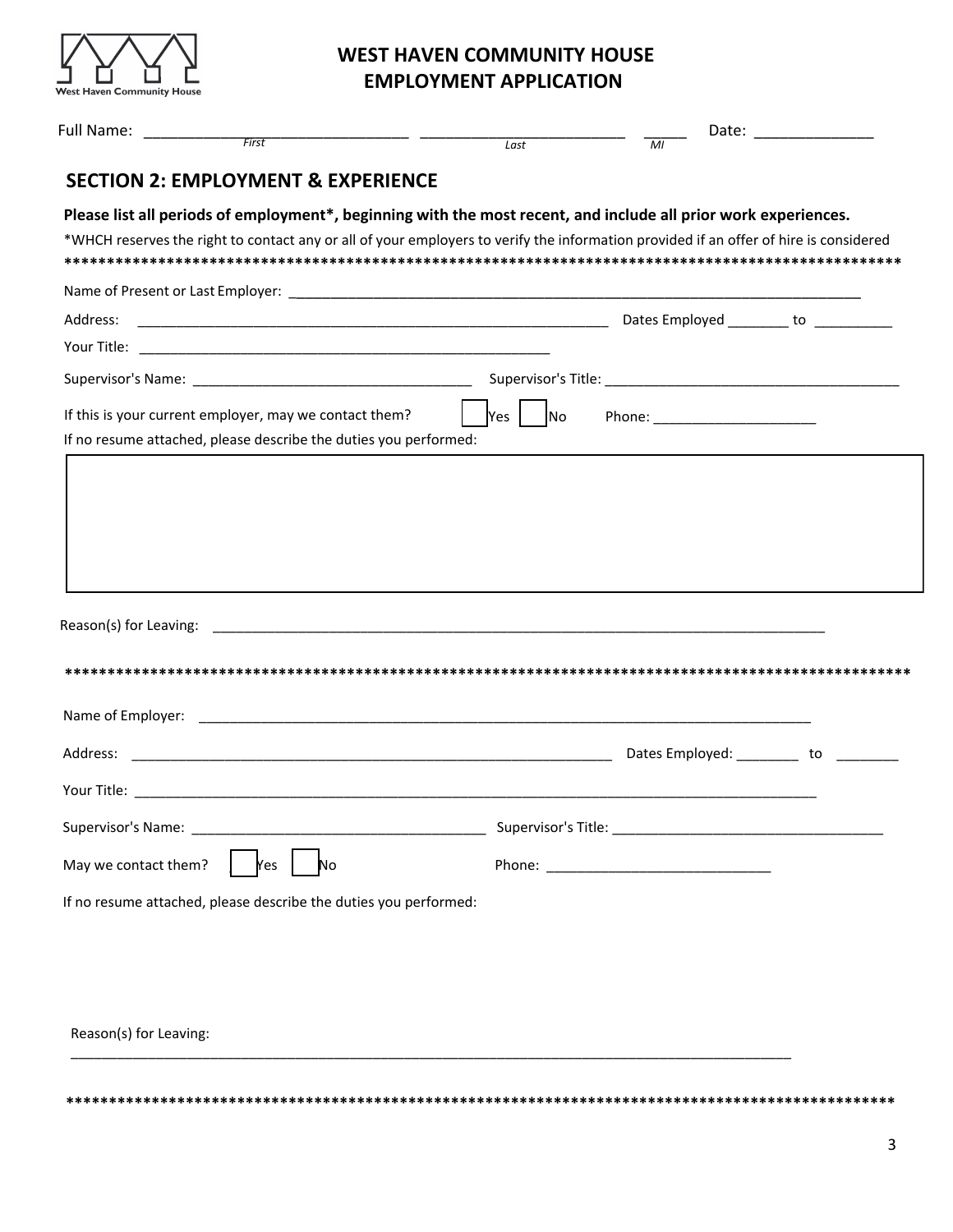

|                                                                                   | Last                             | Date: _________________<br>MI            |  |
|-----------------------------------------------------------------------------------|----------------------------------|------------------------------------------|--|
| <b>SECTION 2: EMPLOYMENT &amp; EXPERIENCE (CONTINUED)</b>                         |                                  |                                          |  |
|                                                                                   |                                  |                                          |  |
|                                                                                   |                                  | _Dates Employed: __________ to _________ |  |
|                                                                                   |                                  |                                          |  |
|                                                                                   |                                  |                                          |  |
| May we contact them? ____ Yes ____ No                                             | Phone: _________________________ |                                          |  |
| If no resume attached: Describe the duties you performed:                         |                                  |                                          |  |
| ,我们也不能在这里的,我们也不能在这里的时候,我们也不能不能不能不能不能不能不能不能不能不能不能不能不能不能不能。""我们,我们也不能不能不能不能不能不能不能不能 |                                  |                                          |  |
| <u>,这就是这个人的人,我们就是这个人的人,我们就是这个人的人,我们就是这个人的人,我们就是这个人的人,我们就是这个人的人,我们就是这个人的人,我们就是</u> |                                  |                                          |  |
|                                                                                   |                                  |                                          |  |

# **SECTION 3: PROFESSIONAL REFERENCES**

| Name:<br><u> 1989 - Andrea Stadt Britain, amerikansk politiker (d. 1989)</u> |        |
|------------------------------------------------------------------------------|--------|
| Title:                                                                       | Phone: |
| Email Address:                                                               |        |
|                                                                              |        |
| Name:                                                                        |        |
| Title:                                                                       | Phone: |
| Email Address:                                                               |        |
|                                                                              |        |
| Name:                                                                        |        |
| Title:                                                                       | Phone: |
| Email Address:                                                               |        |
|                                                                              |        |